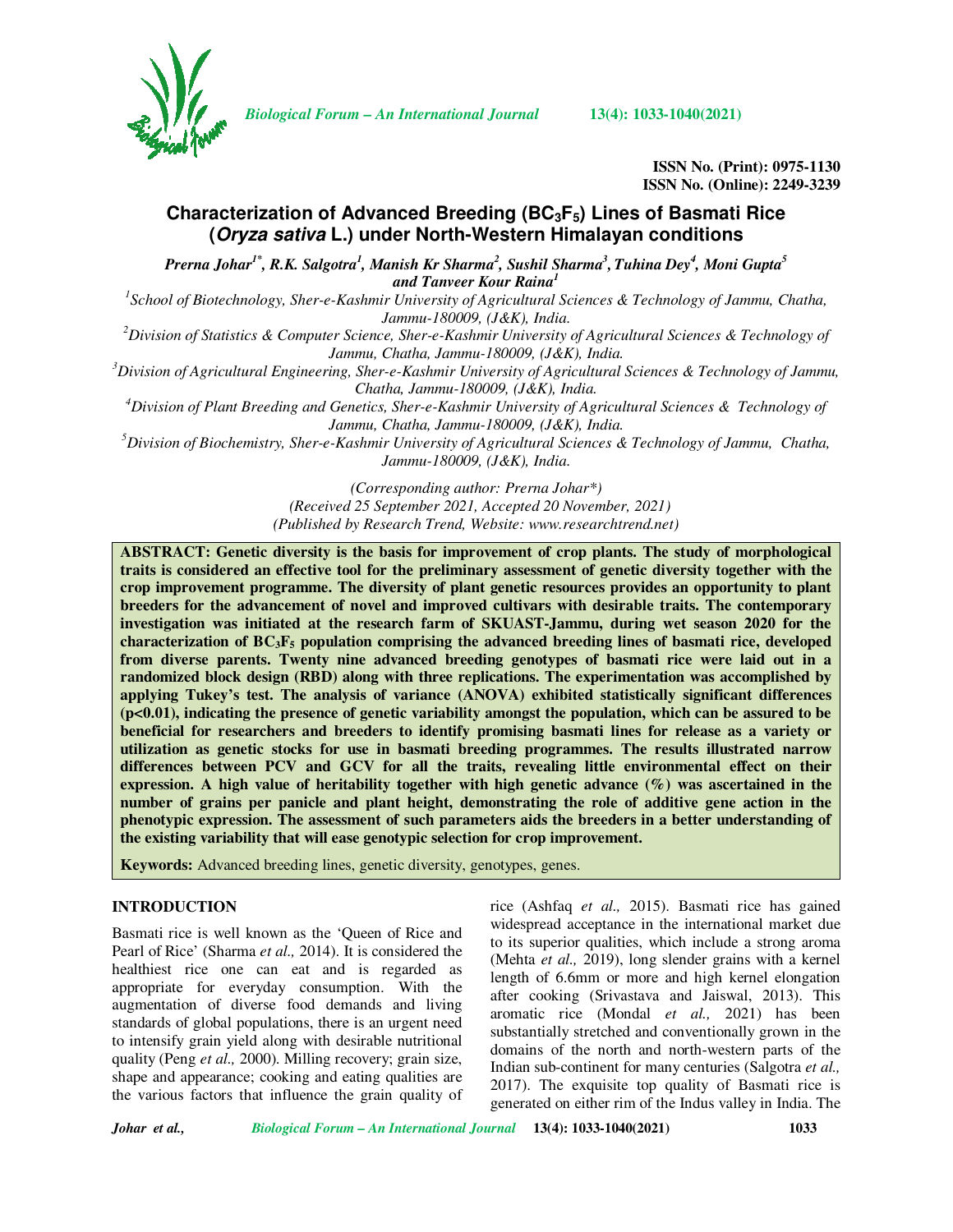major areas of Basmati production in India include Jammu & Kashmir, Himachal Pradesh, Punjab, Haryana, Delhi, Uttarakhand and Western Uttar Pradesh (Singh *et al.,* 2018). The crop is grown under sub-tropical conditions in the Jammu division during the Kharif season, when the temperature is higher (30- 35°C) at the time of sowing and slowly declines as it reaches the stage of maturity. It is generally grown in the R.S. Pura belt of Jammu and in some areas of Samba and Kathua districts. The major variety grown in Jammu and Kashmir is Ranbir Basmati, which accounts for 69% of the share of basmati acreages in the Jammu and Kashmir region (NCML, 2019). To secure food certainty in the rice-dominating countries of the sphere, those territories will have to initiate 60% additional rice along with enhanced refinement so as to meet the consumer's demand close to 2025 (Thakur *et al.,* 2014). This supplementary rice will have to be processed on less land with less water (Anbumani *et al.,* 2020), less labour and fewer chemicals. The job becomes more laborious when rice quality selection constantly encounters extra scrutiny (Pragnya *et al.,* 2018). So to mitigate a section of constraints related to rice production, researchers felt the need to investigate genetic variation in rice, which is a pre-requisite for any breeding program, as the advancement of an efficient breeding experiment relies upon the essence of its genetic diversity and trait- association.

Agro-morphological summarization of diverse germplasm forms the basis for imparting information for diverse plant breeding programmes (Sinha and Mishra, 2013). Various breeders identify and tag desirable traits within a plant's genome and subsequently manipulate the germplasm to design the parental material from which novel hybrid lines can be developed. These advanced breeding lines with diverse genetic backgrounds are thus regarded as advantageous because they contain a vast treasure of genetic elements that may be required in future crop advancement programmes (de Oliveira *et al.,* 2020). In the present span of overpopulation, ex-situ preservation is an advanced approach to maintain these lines as minor and indigent farmers who are the crucial supervisors of traditional rice varieties are more implicated in largescale production (Shi *et al.,* 2020) than their genetic diversification. The valuation of genetic variance is salient in rice breeding, taking into account the selection and conservation outlook (Rawte and Saxena, 2018). Therefore, assessment and characterization of authentic advanced breeding lines of rice is necessary due to the rising needs for varietal enhancement (Moukoumbi *et al.,* 2011). Hence, the contemporary investigation was undertaken to characterize 29 advanced breeding genotypes of basmati rice obtained from the North-Western Himalayan regions for the purpose of providing breeders with new genetic stock to formulate effective breeding programmes for basmati rice.

### **MATERIALS AND METHODS**

### *A. Plot design*

A field experiment was conducted during the Kharif season 2020 at the Research Farm of the School of Biotechnology, Faculty of Agriculture, Sher-e-Kashmir University of Agricultural Sciences & Technology of Jammu, Chatha, Jammu & Kashmir, India. This experimental field is located at an elevation of 332m above the mean sea level along with 32°39′N latitude and 74°58′E longitude, in addition to an annual rainfall of 1000mm, thereby defining sub-tropical conditions. The soil surface of the investigational field was clay loam in appearance and the content of organic carbon was not more than 0.50%. The temperature of the region varied from 30°C - 41°C during the course of distinct growth phases of rice, starting from the broadcasting of seeds in a nursery in mid-May to maturity stages at the end of October.

# *B. Plant material and data recording*

The preliminary material encompassing  $BC_3F_5$ population of 29 advanced breeding lines developed from diverse genetic backgrounds (Table 1) of basmati rice was planted during Kharif 2020 at Sher-e-Kashmir University of Agricultural Sciences & Technology of Jammu, Jammu & Kashmir, India to regulate an assessment. The crosses were also attempted during offseason under greenhouse conditions. The nursery was transplanted after 21 days with mature seedlings with a spacing of  $20 \times 15$ cm. The trial was laid out in a randomized block design (RBD) with three replications. A random selection of five plants was executed from each entry in every replication to record the data. The observations were recorded based on plant height, number of days to 50% flowering, panicle length, effective tillers per plant, number of days to maturity, sterility percentage, grain yield and its attributes, such as number of grains per panicle, 1000 grain weight (Ndour *et al.,* 2016).

#### *C. Data analysis*

The mean values of the data acquired were utilized for performing statistical analysis. The recorded morphophysiological data was subjected to analysis of variance (ANOVA) (Gomez and Gomez, 1976) and the mean values were separated using Tukey's test for evaluating magnitude of genetic modifications. The estimation of genetic relationship among contrasting genotypes of rice was executed using IBM SPSS Statistics tool.

# **RESULTS AND DISCUSSION**

#### *A. Genetic variability*

Genetic diversity is the pre-requisite for any crop improvement programme as it helps in the development of superior recombinants through the selection of parents having wider variability for different characters (Nayak *et al*., 2004). In the aforementioned research, the  $BC_3F_5$  population, comprised of 29 advanced breeding lines of basmati rice was considered for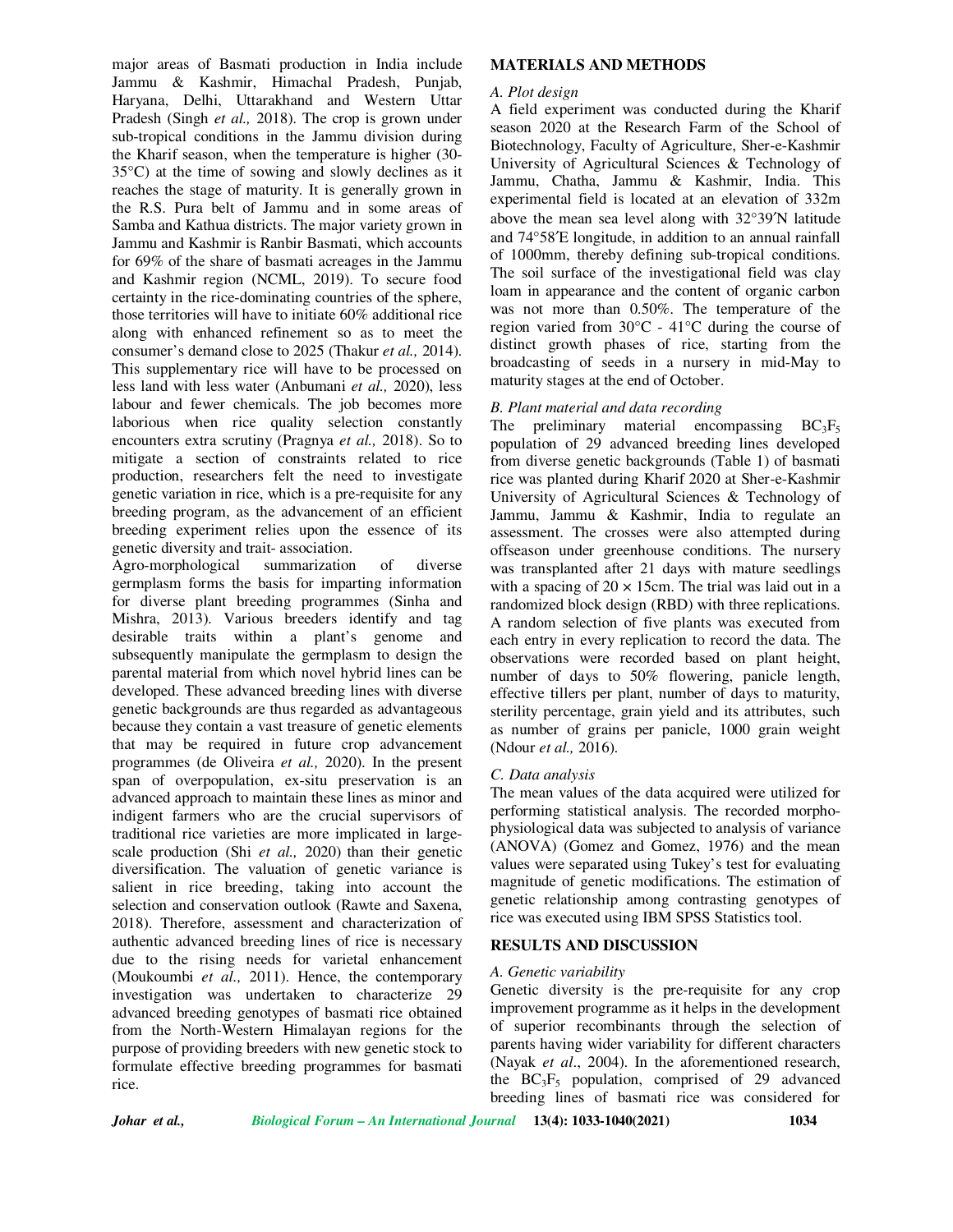evaluation. The biometrical measurements were recorded to study definite morphological attributes (Dahiru, 2018). A significant amount of variation was observed for all the nine traits viz. days to 50% flowering, days to maturity, plant height, number of effective tillers per plant, panicle length, number of grains per panicle, sterility percentage, 1000 grain weight and grain yield per plant (Table 2). The revelations made under this study clearly demonstrated the existence of a plenteous amount of variation in the advanced breeding lines of basmati rice. Similarly, a distinguishable volume of variation was observed in the study conducted by Mishra *et al.* (2016).

The various components of genetic variability involving phenotypic and genotypic coefficient of variation (PCV and GCV), broad sense heritability  $(h_{bs}^2)$  and genetic advance (GA) were calculated (Table 2) for all the traits. The values registered for genotypic variance were less than those for phenotypic variance (Bhat *et al.,* 2018). The higher PCV and GCV values were observed for sterility percentage (50.61 and 49.39) and effective tillers per plant (49.59 and 49.21), whereas lower values were estimated for days to maturity (3.10 and 3.06) and days to 50% flowering (3.49 and 3.42) (Table 2). The results showed narrow differences (Table 2) between PCV and GCV values for all the nine morphophysiological traits, thereby signifying limited environmental influence on the expression of traits. All the traits displayed a high degree of heritability i.e., 89.10% in 1000 grain weight to 99.71% in plant height (Table 2), which further indicated the relative ease of the selection process. The values of genetic advance (%) extended from  $5.63\%$  in 1000 grain weight to 68.96% in the number of grains per panicle (Table 2). A high degree of heritability coupled with high genetic advance  $(\%)$  was ascertained in the number of grains per panicle along with plant height (Table 2), which specified the role of additive gene action in the phenotypic expression. In addition, these traits could also be predetermined as reliable indices by the breeders for carrying out selection processes. However, those traits that showed a high degree of heritability with lower values of genetic advance  $(\%)$ , suggested that their expression is under the control of non-additive gene action and that the phenotypic selection of such traits might not prove to be effective. Similar findings were reported by Shivani *et al.* (2000). Furthermore, the analysis of variance evidently revealed highly significant treatment differences for all traits which further suggested the existence of inherent genetic differences among the genotypes.

### *B. Tukey's test analysis*

In reference to the exploration of discrete attributes in the contemporary study, the mean values evaluated in advanced breeding lines of basmati rice recorded a highly significant dataset. The dataset that incorporated the number of days to 50% flowering was arranged into ten homogeneous subsets. The values for number of days to 50% flowering were recorded subsequent to transplanting, up to the time 50% of the plants had at least a single open flower (Islam *et al.,* 2016). The data demonstrated that the low-yielding varieties such as Genotype 13, Genotype 14 (Table 1) took longer time (Table 3) to attain 50% flowering, together with delineated statistical significance against other examined genotypes. Out of all the 29 advanced breeding lines of basmati rice, most of the genotypes took maximum time (100-109 days) to achieve 50% flowering and were found to be statistically at par with each other (Table 3). The graphical data (Fig. 1a) showed that all the examined breeding lines occupied the medium category (91-110 days) to attain 50% flowering. No genotype was found to show very early or late flowering. The dataset illustrated a minimal amount of variation among the advanced breeding lines of basmati rice. The least number of days (96.067 days) (Table 3) required to obtain 50% flowering was reported in Genotype 29 (Table 1), whereas the maximum number of days (109.733 days) (Table 3) required to obtain 50% flowering was witnessed in Genotype 14 (Table 1). In a similar manner, the number of days required to maturity was enumerated by making a record of the number of days from seeding to ripening of more than 80% of the grains on the panicle (Chang and Bardenas, 1965). According to the data, the cultivars with the lowest yield attributes matured the slowest (140.067 days) (Table 3) of all the genotypes tested later. It was also seen that a few genotypes with shorter panicle length matured earlier (123.87 days) (Table 3). All the 29 advanced breeding lines that were investigated in the field occupied the medium range of attaining maturity, which stretched between 121-140 days and no genotype was seen to acquire late maturity i.e., more than 160 days (Table 3). The graphical representation (Fig. 1 b) evidently illustrated little or nearly negligible amount of variation.

The mean plant height was assessed from the tagged principal tillers of each hill (Dahiru, 2018). Among all the explored genotypes, Basmati 370 was marked with the highest plant height of 189.467cm, followed by Basmati 123 with a plant height of 179.80cm (Table 3). Additionally, Pusa 1509 accounted for the lowest plant height of 89.133cm (Table 3). It was noted that Basmati 370 and Ranbir Basmati were statistically at par with each other (Table 3). The crossed genotypes i.e. Genotype 17, Genotype 18 and Genotype 20 (Table 1) that were taken into consideration were reported with a range of maximum mean heights (Table 3) extending from 150-160cm. Out of all the 20 homogeneous subsets, clear statistical differences were observed in the mean heights of parental genotypes and crosses, as nearly all the crossed genotypes (i.e. Genotype 13- Genotype 29) (Table 1) were recorded at a height below 160cm (Table 3). Additionally, the bar charts (Fig. 1c) denoted highly significant data along with the considerable amount of variation that occurred when discrete sets of group means were compared.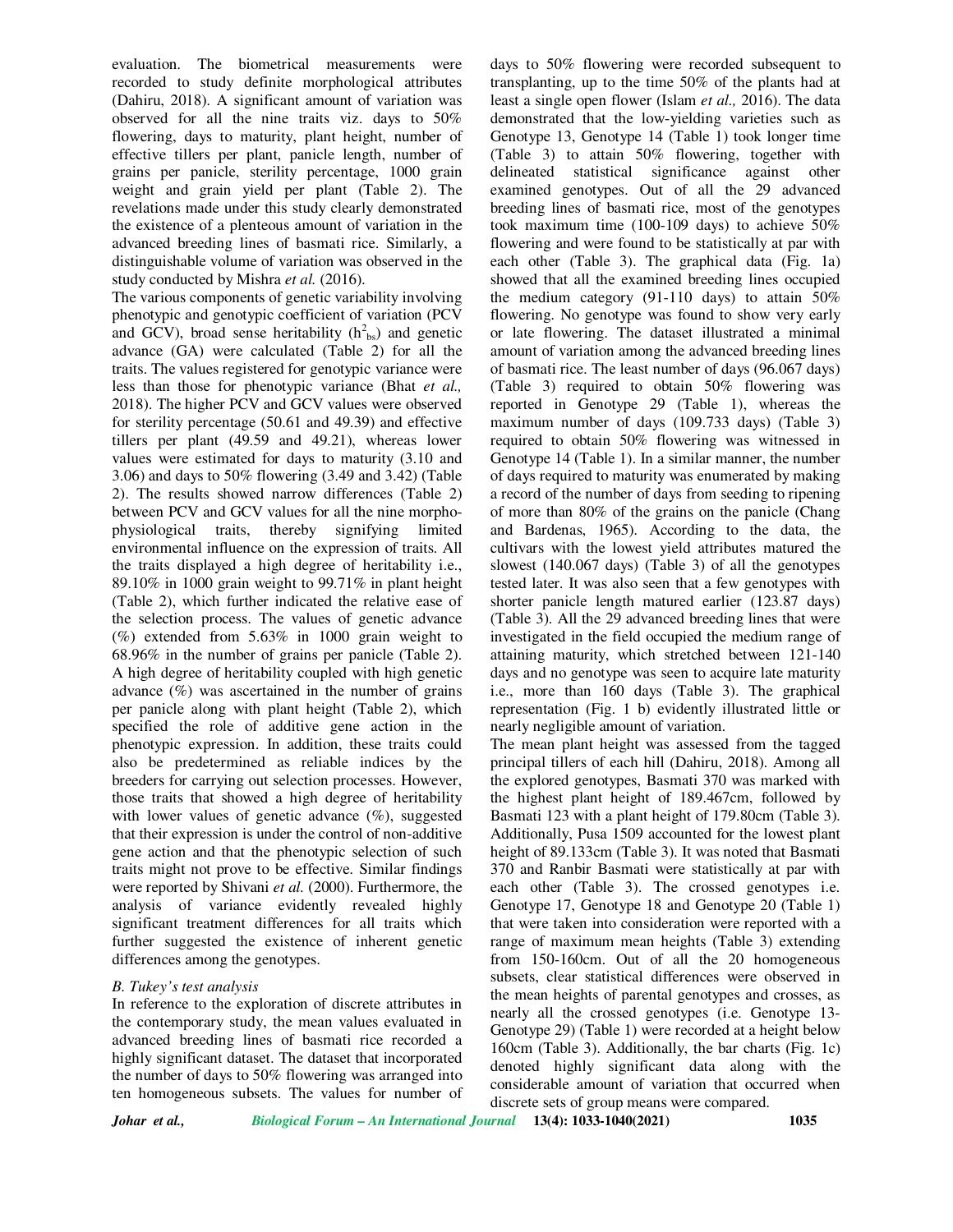| Sr. No. | Genotype    | Parentage                                      |
|---------|-------------|------------------------------------------------|
| 1.      | Genotype 1  | Jammu Basmati 123                              |
| 2.      | Genotype 2  | Basmati 370                                    |
| 3.      | Genotype 3  | Jammu Basmati 138                              |
| 4.      | Genotype 4  | Ranbir Basmati                                 |
| 5.      | Genotype 5  | Basmati 564                                    |
| 6.      | Genotype 6  | Pusa 1612                                      |
| 7.      | Genotype 7  | Pusa 1509                                      |
| 8.      | Genotype 8  | Punjab Basmati 3                               |
| 9.      | Genotype 9  | Pusa 1121                                      |
| 10.     | Genotype 10 | CST-7-1/IRGC11010//AVT-1BT-2410                |
| 11.     | Genotype 11 | CST-7-1/IRGC11010//Pusa 44                     |
| 12.     | Genotype 12 | CSR-36/IRGC25966//AVT-1BT-2410                 |
| 13.     | Genotype 13 | Ranbir Basmati/CST-7-1/IRGC11010//AVT-1BT-2410 |
| 14.     | Genotype 14 | Ranbir Basmati/CSR-36/IRGC25966//AVT-1BT-2410  |
| 15.     | Genotype 15 | Ranbir Basmati/CST-7-1/IRGC11010//Pusa 44      |
| 16.     | Genotype 16 | Ranbir Basmati/Punjab Basmati 3                |
| 17.     | Genotype 17 | Jammu Basmati 123/Pusa 1612                    |
| 18.     | Genotype 18 | Jammu Basmati/ Punjab Basmati 3                |
| 19.     | Genotype 19 | Basmati 564/Pusa 1509                          |
| 20.     | Genotype 20 | Basmati 564/Pusa 1612                          |
| 21.     | Genotype 21 | Basmati 564/Pusa 1121                          |
| 22.     | Genotype 22 | Basmati 370/Pusa 1121                          |
| 23.     | Genotype 23 | Basmati 370/Pusa 1509                          |
| 24.     | Genotype 24 | Ranbir Basmati/Pusa 1612                       |
| 25.     | Genotype 25 | Jammu Basmati 123/Pusa 1121                    |
| 26.     | Genotype 26 | Jammu Basmati 123/Pusa 1509                    |
| 27.     | Genotype 27 | Basmati 370/Pusa 1612                          |
| 28.     | Genotype 28 | Jammu Basmati 138/Pusa 1612                    |
| 29.     | Genotype 29 | Ranbir Basmati/Pusa 1509                       |

**Table 1: List of various rice genotypes used in the study.**

The number of effective tillers per plant helps in determining the number of panicles in a plant which forms an essential feature of grain yield (Sholikhah *et al.,* 2019). Proportionately, yield efficiency of rice may be defined by its tillering ability, nevertheless, rice with numerous tillers could depict higher divergence in circulating assimilates as well as nutrients amongst tillers, which could eventually lead to alterations in grain maturity and yield (Feng *et al.,* 2017). The highest number of tillers was recorded in parental genotype Jammu Basmati 138 (Table 3). The graphical illustration (Fig. 1d) clearly indicated that all the crossed genotypes (Genotype 13- Genotype 29) (Table 1) encompassed lower amount of tillers per plant which varied from 10-20 in number (Table 3). Jammu Basmati 123 and Ranbir Basmati which supported preeminent number of tillers were found to be statistically at par with each other (Table 3) and illustrated high level of significance from rest of the tested genotypes.

The linear measure of the rice panicle is influenced by the quantity of grains it retains and accordingly the yield of rice is determined. Among the distinct examined genotypes, the recorded data for panicle length demonstrated that eight parental genotypes exhibited shorter panicle lengths (below 30cm) and virtually all the crossed genotypes represented longer lengths of more than 30cm (Table 3). Only a single parental genotype i.e. Punjab Basmati 3 portrayed the shortest panicle length of 25cm and Jammu Basmati 138 displayed the highest panicle length of 37.267cm

(Table 3). The graphical model (Fig. 1e) which displayed the mean panicle lengths of advanced breeding genotypes of basmati rice, clearly exhibited rigorous variation along with an extremely significant amount of dataset. Several yield attributes including the number of panicles (Kumar *et al.,* 2016) per given area and proportion of filled grains per panicle had a significant impact on crop plant yield. Usually, the number of grains per panicle is set during panicle differentiation, nearly a week after the occurrence of green ring stage. Typically,  $60-70$  panicles/ $\text{ft}^2$  are required to achieve favorable results. The number of grains per panicle is determined by the kind of variety and stand density. Predominantly, the majority of the varieties generate 70-100 grains per panicle; the greater the density of plant, the lower the number of grains per panicle. The interpretations from the field trials reported that a particular genotype that resulted from a cross between Basmati 370 and Pusa 1121 contained the paramount number of grains per panicle, which recorded a mean value of 200.067 grains (Table 3). The other crossed genotypes (Genotype 20, Genotype 21) (Table 1) were seen to procure closer to the maximum obtained mean value as they accumulated 163.933 and 157.467 quantities of grains per panicle (Table 3). As illustrated in the graph (Fig. 1f), out of all the 29 evaluated advanced breeding lines, four parental genotypes, specifically, Jammu Basmati 123, Basmati 370, Jammu Basmati 138 and Ranbir Basmati, fixed in the same subset, proved to be highly significant in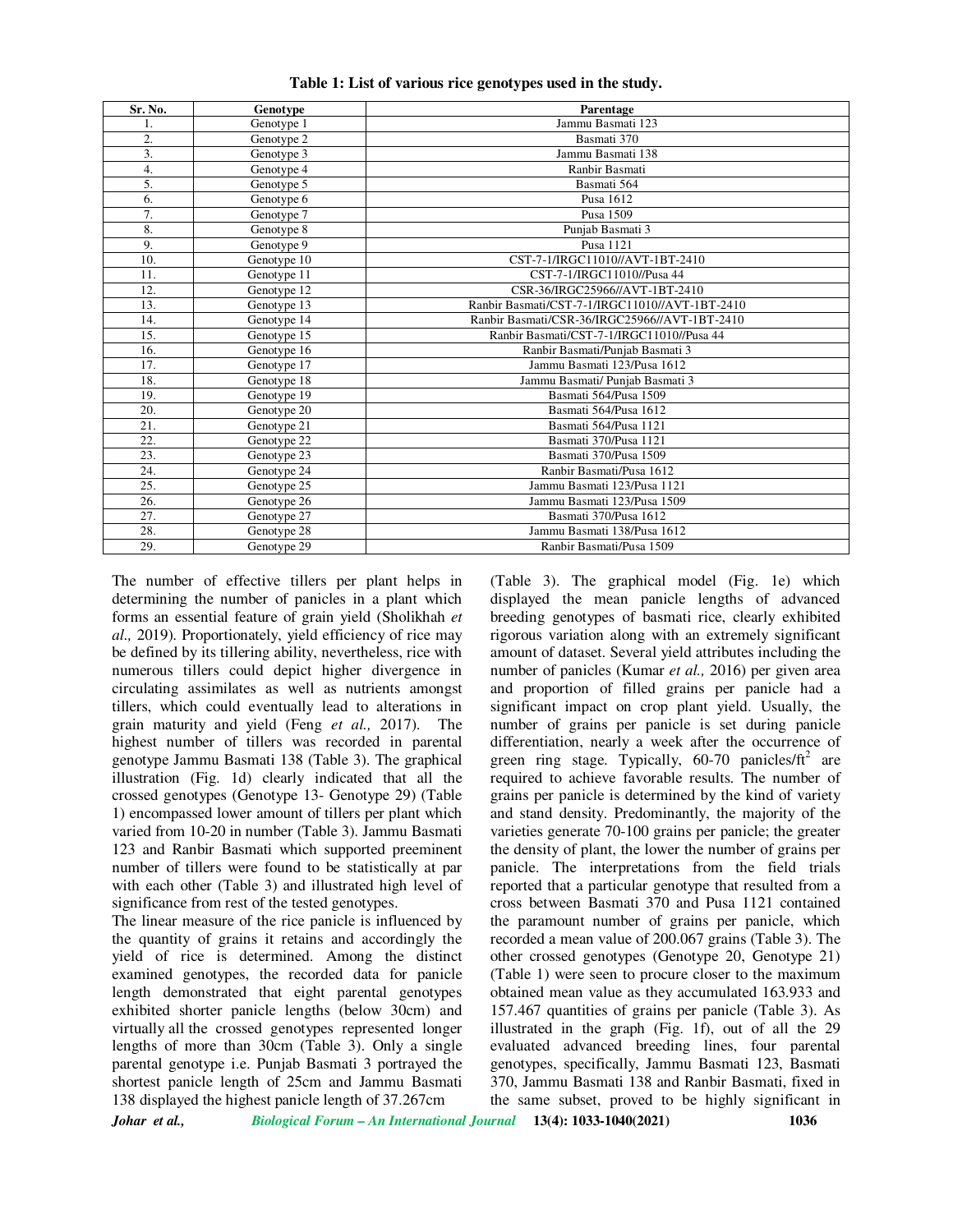relation to other genotypes. The parental genotype (Pusa 1509) with the lowest plant height (89.133cm) also accounted for the lowest (69) number of grains per panicle on an average (Table 3). All the leftover genotypes occupied the medium range of 90-150 grains per panicle (Table 3).

Empty grains could also arise as a result of cold temperature during pollen formation. Other factors that might have minimized the proportion of filled grains include nutrient supply (excess of nitrogen); army of worms feeding on developing grains; growing environmental conditions or the genotype (Salgotra, *et al.,* 2012; Karki *et al.,* 2018). The field examination revealed that the parental genotype Pusa 1121 which accounted for a menial amount of grains per panicle was reported with the highest sterility percentage, whereas Jammu Basmati 123 reckoned with a substantial quantity of grains per panicle was marked with the lowest percentage of sterility (Table 3).

| Table 2: Analysis of variance for nine morpho-physiological traits. |  |  |
|---------------------------------------------------------------------|--|--|
|                                                                     |  |  |

| <b>Traits</b><br>Genetic<br><b>Parameters</b>                                                | Days to<br>50%<br>flowering                                                                            | Days to<br>maturity      | <b>Plant</b><br>Height<br>(cm)                      | <b>Effective</b><br>tillers per<br>plant     | Panicle<br>length<br>(cm) | <b>Number</b><br>of grains<br>per<br>panicle | <b>Sterility</b><br>percentage<br>$(\%)$      | 1000<br>grain<br>weight<br>(grams)                                                       | <b>Yield per</b><br>plant<br>(grams) |  |  |
|----------------------------------------------------------------------------------------------|--------------------------------------------------------------------------------------------------------|--------------------------|-----------------------------------------------------|----------------------------------------------|---------------------------|----------------------------------------------|-----------------------------------------------|------------------------------------------------------------------------------------------|--------------------------------------|--|--|
| Mean sum of<br>square                                                                        | 39.906**                                                                                               | 52.944**                 | 1881.724**                                          | $141.017***$                                 | 39.956**                  | 3472.003**                                   | 206.985**                                     | 26.296**                                                                                 | 69.208**                             |  |  |
| GCV(%)                                                                                       | 3.42                                                                                                   | 3.06                     | 17.94                                               | 49.21                                        | 11.67                     | 27.82                                        | 49.39                                         | 12.62                                                                                    | 24.80                                |  |  |
| $PCV$ (%)                                                                                    | 3.49                                                                                                   | 3.10                     | 17.97                                               | 49.59                                        | 11.99                     | 27.99                                        | 50.61                                         | 13.37                                                                                    | 25.38                                |  |  |
| $h^2$ (%)                                                                                    | 96.03                                                                                                  | 97.51                    | 99.71                                               | 98.49                                        | 94.75                     | 98.77                                        | 95.26                                         | 89.10                                                                                    | 95.48                                |  |  |
| GA(%)                                                                                        | 7.32<br>51.13<br>8.47<br>13.87<br>7.20<br>68.96<br>16.52<br>5.63<br>**Significant at $\leq 0.01$ level |                          |                                                     |                                              |                           |                                              | 9.55                                          |                                                                                          |                                      |  |  |
| 120.00-<br>100.00<br>Mean Days to 50% flowering<br>80.00<br>60.00-<br>40.00<br>20.00         | Genotypes                                                                                              | 부부 구부 무려 주 다 다 주 라 라 다 라 | 150.0<br>Mean Days to maturity<br>100.00<br>50.0    |                                              | Genotypes                 |                                              | 200.0<br>Mean Plant Height (cm)<br>50.00      | Genotypes                                                                                |                                      |  |  |
| Error bars: +/- 2 SE<br>(a) Days to 50% flowering                                            |                                                                                                        |                          |                                                     | Error bars: +/- 2 SE<br>(b) Days to maturity |                           |                                              | Error bars: +/- 2 SE<br>(c) Plant Height (cm) |                                                                                          |                                      |  |  |
| 40.01<br>Mean Effective tillers per plant<br>30.00<br>20.00<br>10.00<br>******************** |                                                                                                        |                          | 40.00<br>Mean Panicle length (cm)<br>20.00<br>10.00 |                                              |                           |                                              |                                               | 250.0<br>per panicle<br>200.00<br>of arains<br>Mean<br>50.0<br>- - - - - - - - - - - - - |                                      |  |  |
|                                                                                              | Genotypes<br>Error bars: +/- 2 SE                                                                      |                          |                                                     | Error bars: +/- 2 SE                         | Genotypes                 |                                              |                                               | Genotypes<br>Error bars: +/- 2 SE                                                        |                                      |  |  |
| (d) Effective tillers per plant                                                              |                                                                                                        |                          |                                                     | (e) Panicle length (cm)                      |                           |                                              | (f) Number of grains per panicle              |                                                                                          |                                      |  |  |
| 500<br>40.0<br>Mean Sterility Percentage<br>30.00<br>200<br>10.00                            |                                                                                                        | 可修舒芹                     | 40.00<br>Mean 1000 grain weight (grams)<br>30.0     |                                              | 28822                     |                                              | Mean Yield per plant (gr<br>20.00             |                                                                                          |                                      |  |  |
| Genotypes<br>Error bars: +/- 2 SE                                                            |                                                                                                        |                          |                                                     | Genotypes<br>Error bars: +/- 2 SE            |                           |                                              | Genotype:<br>Error bars: +/- 2 SE             |                                                                                          |                                      |  |  |

(g) Sterility percentage (%) (h) 1000 grain weight (grams) (i) Yield per plant (grams) **Fig. 1.** Bar charts representing mean values pertaining to various agronomic traits in advanced breeding lines of basmati rice.

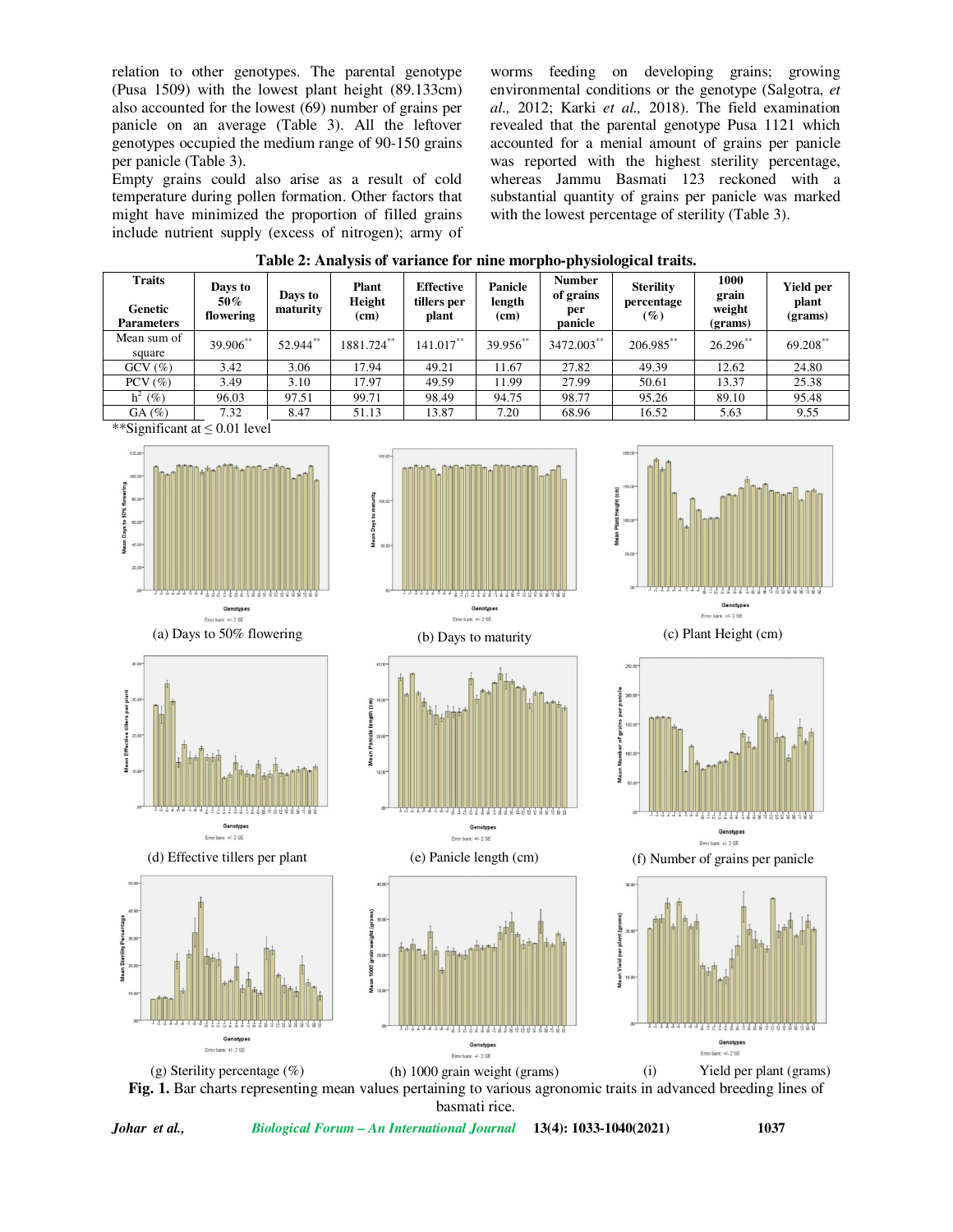| Genotype      | Days to<br>50%<br>flowering | Days to<br>maturity       | <b>Plant</b><br>height<br>(cm) | <b>Effective</b><br>tillers per<br>plant | Panicle<br>length<br>(cm) | Number of<br>grains per<br>panicle | <b>Sterility</b><br>percentage<br>$(\%)$ | 1000<br>grain<br>weight<br>(g) | <b>Yield per</b><br>plant(g) |
|---------------|-----------------------------|---------------------------|--------------------------------|------------------------------------------|---------------------------|------------------------------------|------------------------------------------|--------------------------------|------------------------------|
| Genotype 1    | $108.333^{ghij}$            | $136.40^{fg}$             | 179.800 <sup>s</sup>           | 28.333                                   | $36.200^{\text{lm}}$      | 160.533                            | $7.677$ <sup>a</sup>                     | $22.14^{bc}$                   | $20.420^{ghi}$               |
| Genotype 2    | $103.333$ <sup>cd</sup>     | $136.867^{fgh}$           | $189.467$ <sup>t</sup>         | $25.667$ <sup>i</sup>                    | 31.467 <sup>ghi</sup>     | $161.400$ <sup>1</sup>             | $8.22\overline{0^{ab}}$                  | $21.487^{bc}$                  | $22.467$ <sup>1</sup>        |
| Genotype 3    | $101.67^{\rm b}$            | $139.333$ <sup>klm</sup>  | 174.867 <sup>r</sup>           | $34.333^{k}$                             | $37.267^{\rm m}$          | 161.800 <sup>1</sup>               | $8.283^{ab}$                             | 22.903bcd                      | $22.560^{ij}$                |
| Genotype 4    | $103.267^{cd}$              | $137.20$ <sup>fghij</sup> | $186.467$ <sup>t</sup>         | $29.333^{j}$                             | $31.867^{\text{hi}}$      | 160.733                            | $7.837$ <sup>a</sup>                     | $21.407^{bc}$                  | $25.907^{k}$                 |
| Genotype 5    | $109.067$ <sup>ij</sup>     | 138.933ijklm              | $140.133^{\text{hij}}$         | $12.333$ def                             | $29.333$ <sup>efg</sup>   | 145.200 <sup>k</sup>               | 21.557 <sup>hi</sup>                     | 19.890 <sup>b</sup>            | $20.827$ <sup>ghi</sup>      |
| Genotype 6    | $109.267$ <sup>ij</sup>     | $135.467$ <sup>ef</sup>   | $101.467^b$                    | 17.400 <sup>h</sup>                      | 27.067 <sup>abcde</sup>   | $140.600^{jk}$                     | $10.77$ <sup>abcd</sup>                  | $26.463^8$                     | $26.213^{k}$                 |
| Genotype 7    | $108.80^{hij}$              | $129.133^{\circ}$         | 89.133 <sup>a</sup>            | $13.600^{ef}$                            | $25.733^{ab}$             | $69.000^{a}$                       | $24.030^{\text{hi}}$                     | $21.067^{bc}$                  | $22.587^{ij}$                |
| Genotype 8    | $107.867^{ghij}$            | $139.133^{jklm}$          | $131.733^{de}$                 | $13.667$ <sup>ef</sup>                   | $25.000^a$                | $112.200^{fg}$                     | 31.923 <sup>J</sup>                      | $15.593^{\circ}$               | $20.867^{ghi}$               |
| Genotype 9    | $103.133^{cd}$              | 138.00 <sup>ghijkl</sup>  | $114.567^{\circ}$              | $16.267$ <sup>gh</sup>                   | $26.800$ abcd             | $83.467^{bc}$                      | 42.990 <sup>k</sup>                      | $20.967^{bc}$                  | $21.880^{\text{hi}}$         |
| Genotype 10   | $106.667$ <sup>efgh</sup>   | $139.667$ <sup>klm</sup>  | $101.467$ <sup>b</sup>         | $13.733$ <sup>ef</sup>                   | $26.567$ <sup>abc</sup>   | $72.200^a$                         | $23.270^{hi}$                            | $20.953^{bc}$                  | $12.413^{bc}$                |
| Genotype 11   | $104.733^{\text{de}}$       | $136.933^{fgh}$           | $102.333^{b}$                  | 13.733 <sup>ef</sup>                     | $26.567$ <sup>abc</sup>   | $78.600^{ab}$                      | $22.733^{hi}$                            | 20.00 <sup>b</sup>             | $11.167^{abc}$               |
| Genotype 12   | $108.333^{ghij}$            | $139.733$ <sup>klm</sup>  | $102.733^{b}$                  | $14.333^{fg}$                            | 27.233 abcde              | $78.800^{ab}$                      | 22.183 <sup>hi</sup>                     | 19.880 <sup>b</sup>            | $12.413^{bc}$                |
| Genotype 13   | $109.533^{11}$              | $140.067^{\rm m}$         | $134.400$ <sup>ef</sup>        | $8.067$ <sup>a</sup>                     | $35.867^{\text{lm}}$      | $84.667^{bc}$                      | $13.477$ bcde                            | $21.667^{bc}$                  | $9.393^{\rm a}$              |
| Genotype 14   | 109.733                     | 140.067 <sup>m</sup>      | $137.900$ <sup>fgh</sup>       | $8.800^{ab}$                             | $30.180^{fgh}$            | $86.267^{bc}$                      | $14.340^{cde}$                           | $22.60^{bc}$                   | $10.033^{ab}$                |
| Genotype 15   | $107.667$ <sup>fghij</sup>  | $137.00$ <sup>fghi</sup>  | $136.267^{fg}$                 | $12.267$ <sup>def</sup>                  | $32.520^{hij}$            | $101.533^{de}$                     | $19.380^{fgh}$                           | $21.933^{bc}$                  | $13.920^{cd}$                |
| Genotype 16   | $105.00^{\text{de}}$        | $133.667^{\rm d}$         | $147.400^{mn}$                 | $10.133$ <sup>abcd</sup>                 | 32.053 <sup>hi</sup>      | $99.467$ <sup>de</sup>             | $11.493$ abcde                           | $22.467^{bc}$                  | $16.740^e$                   |
| Genotype 17   | $108.133^{ghij}$            | $139.867$ <sup>lm</sup>   | 160.200 <sup>q</sup>           | $9.200^{ab}$                             | $34.720^{ikl}$            | $133.333^{ij}$                     | $14.837$ <sup>def</sup>                  | $22.067^{bc}$                  | $25.113^{jk}$                |
| Genotype 18   | 107.80 <sup>ghij</sup>      | $139.333$ <sub>kIm</sub>  | $150.933^{op}$                 | $8.733$ <sup>ab</sup>                    | $37.220^{\rm m}$          | $119.000$ <sup>fgh</sup>           | $11.173$ <sup>abcde</sup>                | $26.133^{fg}$                  | $20.240^{ghi}$               |
| Genotype 19   | $108.733$ hij               | $139.467$ <sup>klm</sup>  | $146.933$ <sup>1mn</sup>       | $11.800$ <sup>cde</sup>                  | $35.073$ <sup>klm</sup>   | $109.200$ <sup>ef</sup>            | 9.867abcd                                | $27.733^{gh}$                  | $18.053^{\text{eff}}$        |
| Genotype 20   | $105.667$ <sup>ef</sup>     | $137.733^{ghijk}$         | $153.267^p$                    | $8.533^{ab}$                             | $35.053$ <sup>klm</sup>   | $163.\overline{933}$               | $26.187$ <sup>i</sup>                    | $29.20^{h}$                    | $17.213$ <sup>ef</sup>       |
| Genotype 21   | $107.333^{fghi}$            | $138.60$ hijklm           | $143.533^{jkl}$                | $9.067^{ab}$                             | $33.493^{ijk}$            | $157.\overline{467}$               | $25.510$ <sup>1</sup>                    | $25.733$ <sup>defg</sup>       | $16.027$ <sup>de</sup>       |
| Genotype 22   | $109.40^{11}$               | $139.333$ klm             | $140.600$ hijk                 | 11.800 <sup>cde</sup>                    | $33.247^{ijk}$            | $200.067^{\rm m}$                  | $16.400$ <sup>efg</sup>                  | 22.867 <sup>bcd</sup>          | $26.973^{k}$                 |
| Genotype 23   | $108.133^{ghij}$            | $138.933^{ijklm}$         | $137.367^{fgh}$                | 9.400 <sup>abc</sup>                     | $28.913$ <sup>cdef</sup>  | $126.733$ <sup>hi</sup>            | $12.687$ <sup>abcde</sup>                | 23.600 <sup>cdef</sup>         | 19.853 <sup>fghi</sup>       |
| Genotype 24   | 106.467 <sup>erg</sup>      | 138.34hijklm              | 139.967 <sup>ghij</sup>        | $9.000^{ab}$                             | $31.853^{hi}$             | $128.467^{\text{hi}}$              | $11.59$ abcde                            | $23.20^{\text{cde}}$           | $20.720^{ghi}$               |
| Genotype 25   | $97.667$ <sup>a</sup>       | $127.267^b$               | 148.487 <sup>no</sup>          | $9.933$ <sup>abcd</sup>                  | $31.953$ hi               | $91.933$ <sup>cd</sup>             | $10.407$ abcd                            | $29.400^{\rm h}$               | $22.207$ <sup>1</sup>        |
| Genotype 26   | $100.60^{b}$                | $129.067^{\circ}$         | $129.467$ <sup>d</sup>         | $10.333$ <sup>abcd</sup>                 | $29.207$ <sup>defg</sup>  | $111.733^{fg}$                     | $20.163^{gh}$                            | $23.467$ <sup>cdef</sup>       | $18.860$ <sup>efgh</sup>     |
| Genotype 27   | $102.40^{bc}$               | $134.333^{de}$            | $142.533^{ijk}$                | 10.667 <sup>bcd</sup>                    | 29.400 <sup>erg</sup>     | $144.333^{k}$                      | $13.727$ bcde                            | $22.733^{bc}$                  | $19.967^{fghi}$              |
| Genotype 28   | 108.667 <sup>hij</sup>      | $138.73$ hijklm           | $144.120$ <sup>klm</sup>       | $10.00$ <sup>abcd</sup>                  | $28.680$ <sup>cdef</sup>  | $120.467^{gh}$                     | $12.110$ <sup>abcde</sup>                | $25.867$ <sup>efg</sup>        | 22.020 <sup>1</sup>          |
| Genotype 29   | $96.067$ <sup>a</sup>       | $123.867$ <sup>a</sup>    | $138.940^{ghi}$                | 11.067 <sup>bcd</sup>                    | $27.713$ <sub>bcde</sub>  | $136.000^{ijk}$                    | $8.843$ <sup>abc</sup>                   | $23.533$ <sup>cdef</sup>       | $20.313^{ghi}$               |
| <b>SEM</b>    | 0.425                       | 0.386                     | 0.780                          | 0.486                                    | 0.491                     | 2.186                              | 1.061                                    | 0.586                          | 0.599                        |
| $(\pm)$       |                             |                           |                                |                                          |                           |                                    |                                          |                                |                              |
| $F-value0.05$ | $73.618**$                  | $118.554^{**}$            | $1031.306**$                   | $198.\overline{699}^{**}$                | $55.208**$                | 242.226                            | $61.331**$                               | $25.534^{**}$                  | $64.400**$                   |

**Table 3: Tukey's Post-Hoc Test depicting differences of means among the nine morphophysiological traits.** 

\*\* Significant at 1% level by Tukey test

Mean values followed by the same letters in the superscript are not significantly different by Tukey's test (N=3)

\*\*Significant at  $\leq$  0.01 level, \*Significant at  $\leq$  0.05 level, Not significant (NS) at > 0.05

As visualized through graphical illustration (Fig. 1g), nearly all the crossed genotypes outlined the lower proportions of sterility (below 20%), which consequently revealed significant amount of variation amongst the diverse genotypes. Test weight is considered one of the major yield computing attributes of rice. It is utilized as a supplemental criterion for varietal characterization. Various factors that influenced the yield of a crop included soil fertility, availability of water, climate, diseases/pests; plant, water and soil nutrient management (Vishwakarma, 2015). In this study, all the evaluated genotypes were seen to be stretched from a span of medium to high grain weight (Table 3). Among the assessed advanced breeding genotypes of rice, the maximum 1000 grain weight was noted in Genotype 25 (Table 1) (29.4g) (Table 3) and Genotype 21 (Table 1) (29.2g) (Table 3). Out of all the explored genotypes, eleven of them, (Genotype 1, Genotype 2, Genotype 4, Genotype 7, Genotype 9, Genotype 10, Genotype 13, Genotype 14, Genotype 15, Genotype 16, and Genotype 17) (Table 1) disclosed a test weight of 20-22g within eight subsets, which thereby depicted statistical similarity with each other (Table 3). The graphical representation (Fig.1h)

apparently showed that all the genotypes illustrated their test weight ranging from 20-30g and none of them attained extremely high or low 1000 grain weight (Table 3). The advanced breeding line (Genotype 22) (Table 1) which compassed the highest number of grains per panicle depicted the maximal (26.973g) (Table 3) amount of yield per plant and exhibited a clear correlation between the number of grains per panicle and yield of a plant. The lowest (9.393g) (Table 3) paddy yield was acclaimed in Genotype 13 (Table 1). Among the parental genotypes of basmati rice, the greater yield performance was detected in three genotypes, namely, Basmati 370 (22.467g), Jammu Basmati 138 (22.56g) and Pusa 1509 (22.587g) and these genotypes were ascertained to be statistically at par with each other (Table 3). Furthermore, the two genotypes (Genotype 17 and Genotype 22) (Table 1) which were upraised towards higher grain yield showed significant results with respect to the contrasting ones. The graphical representation (Fig. 1i) evidently portrayed variation amidst distinct advanced breeding lines of basmati rice and clearly illustrated few genotypes which possessed the mean grain yield below 20g. Moreover, as documented in Singh *et al.* (2017);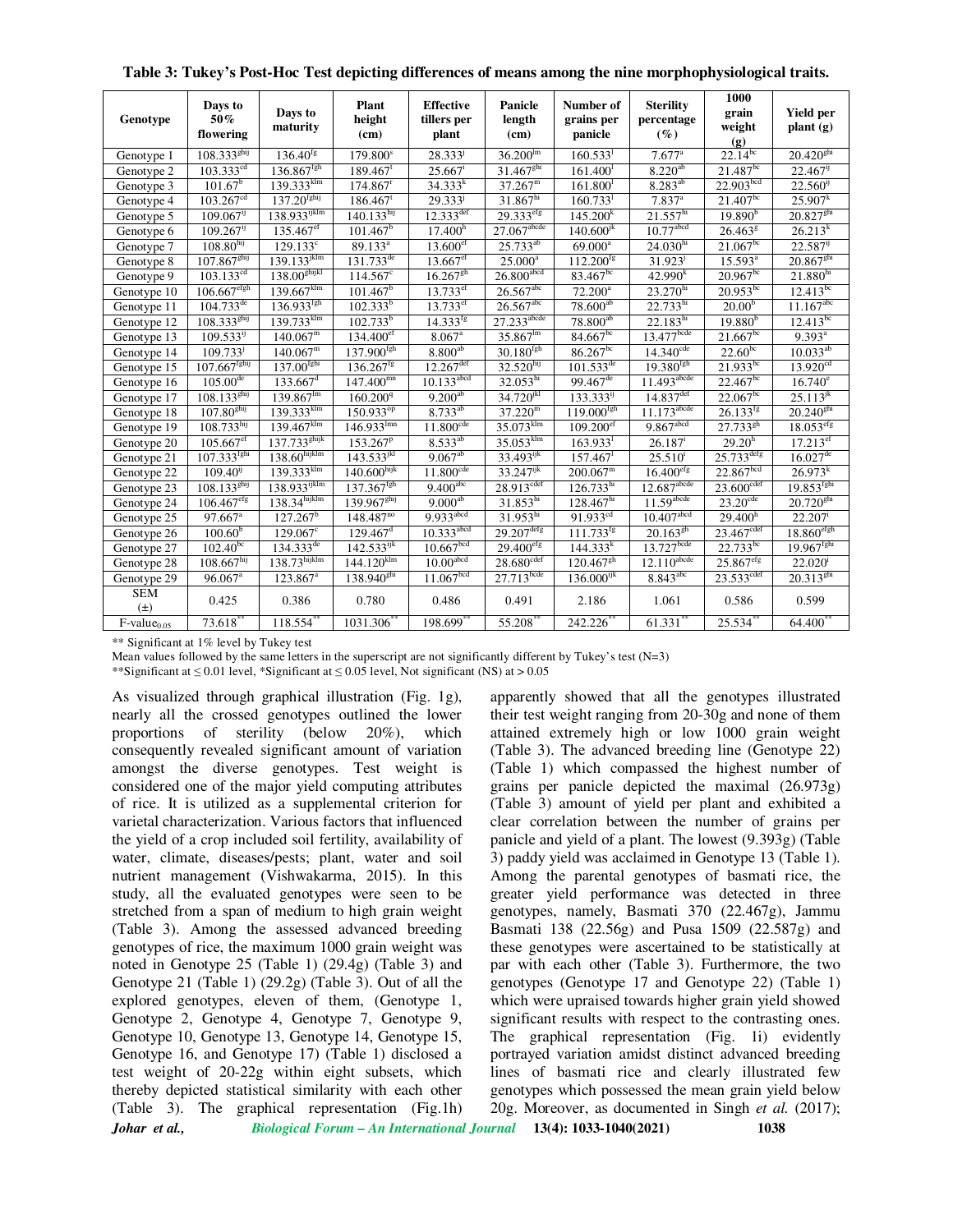Bordoloi *et al.* (2021) the data pertained to grain yield also differed significantly in different varieties of basmati rice.

## **CONCLUSION**

The universal reliability on basmati rice in virtue of its special characteristics has led to the expansion of multitudinous genotypes with huge genetic and morphological diversification. Therefore, since modern breeding has consequently deduced advanced breeding genotypes of basmati rice due to extensive selection, the tested genotypes in the present study exhibited highly significant results, revealing a substantial amount of genetic variability in the basmati advanced breeding genotypes. High values of heritability together with genetic advance (%) were determined for the number of grains per panicle and plant height, demonstrating their effectiveness for continuous selection.

Phenotypic evaluation of the breeding population is a salient feature to distinguish vigorous lines for incorporation into *future* breeding programs. Hence, the identification of extremely diversified genotypes can provide a relevant framework to breeders for substantially broadening the potency of selections in various plant breeding programs. In the future, the potential genotypes can be released as varieties or be used as genetic stock for use in basmati breeding programmes.

**Acknowledgement.** We would like to thank the School of Biotechnology of Sher-e-Kashmir University of Agricultural Sciences & Technology of Jammu, Chatha, Jammu & Kashmir in providing financial assistance along with the other facilities for successful execution of this work. **Conflict of Interest.** None.

#### **REFERENCES**

- Anbumani, S., Selvakumar, S. and Thirukumaran, K. (2020). Mechanized transplanting in system of rice intensification and its evaluation. *International Journal of Chemical Studies, 8*(2): 2301–2305.
- Ashfaq, M., Haider, M. S., Saleem, I., Ali, M., Ali, A. & Chohan, S. A. (2015). Basmati–Rice a Class Apart (A review). *Journal Rice Research, 03*(04).
- Bordoloi, D., Sarma, D., Barua, N. S. & Das, B. K. (2021). Morphological, Biochemical and Molecular Characterization of Indigenous Aromatic Rice of Assam. *Research Square,* pp. 1–19.
- Bhat, R., Singh, A.K., Salgotra, R.K., Sharma, M., Bagati, S., Hangloo, S., Bhat, M. I. J., Sharma, S. K. and Mushtaq, M. (2018). Statistical description, genetic variability, heritability and genetic advance assessment for various agronomical traits in  $F<sub>2</sub>$ population of rice (*Oryza sativa* L.). *Journal of Pharmacognosy & Phytochemistry, 7*(3): 985-992.
- Chang, T. & Bardenas, E. A. (1965). The Morphology and Varietal Characteristics of The Rice Plant. *Technical Bulletin 4, IRRI, PHL*, 40.
- Dahiru, T. M. (2018). Comparative Analysis on the Cropping System of Rice Intensification and Traditional Method of Rice Production in Mubi North, Adamawa State,

Nigeria. *International Journal of Innovative Agriculture & Biology Research, 1*: 8–12.

- de Oliveira, G. P., Lobo, F., de, A. and Rodríguez Ortíz, C. E. (2020). Genetic and morphological characterization of traditional rice and bean varieties from the pantanal of Mato Grosso, Brazil. *Bioscience Journal, 36*(6): 1975–1983.
- Feng, X., Wang, C., Nan, J., Zhang, X., Wang, R., Jiang, G., Yuan, Q. and Lin, S. (2017). Updating the elite rice variety Kongyu 131 by improving the Gn1a locus. *Rice, 10*(1): 1–11.
- Gomez, A. & Gomez, A. (2018). Statistical Procedures for Agricultural Research. *An International Rice Research Institute Book,* 6.
- Islam, M. Z., Khalequzzaman, M., Bashar, M. K., Ivy, N. A., Haque, M. M. and Mian, M. A. K. (2016). Variability Assessment of Aromatic and Fine Rice Germplasm in Bangladesh based on Quantitative Traits. *The Scientific World Journal,* pp. 1-14.
- Karki, S., Poudel, N. S., Bhusal, G., Simkhada, S., Regmi, B. R., Adhikari, B. & Poudel, S. (2018). Growth parameter and yield attributes of rice (*Oryza sativa*) as influenced by different combination of nitrogen sources. *World Journal of Agricultural Research, 6*(2): 58–64.
- Kumar, R., Kumawat, N., Kumar, S., Kumar, R., Kumar, M., Sah, R. P., Kumar, U. & Kumar, A. (2016). Direct seeded rice: research strategies and opportunities for water and weed management. *Journal on Rice, 53*(4).
- Mehta, D. S., Dhillon, B. S. & Dhillon, S. S. (2019). Performance of Basmati Rice (*Oryza sativa* L.) under Different Transplanting Dates and Plant Spacings in South West Punjab. *International Journal of Current Microbiology & Applied Sciences, 8*(07): 2016–2020.
- Mishra, A., Kumar, P., Sengar, R. S., Kumar, P., Singh, R., Chaudhary, R., Kumar, A. & Fatima, P. (2016). Assessment of diversity by using morphological, biochemical and molecular approaches of selected basmati rice (*Oryza sativa* L.) varieties. *Journal of Applied & Natural Science, 8*(1): 69–76.
- Mondal, D., Kantamraju, P., Jha, S., Sundarrao, G. S., Bhowmik, A., Chakdar, H., Mandal, S., Sahana, N., Roy, B., Bhattacharya, P. M., Chowdhury, A. K. & Choudhury, A. (2021). Evaluation of indigenous aromatic rice cultivars from sub-Himalayan Terai region of India for nutritional attributes and blast resistance. *Scientific Reports, 11*(1): 1–25.
- Moukoumbi, Y., Sié, M., Vodouhe, R., N'dri, B., Toulou, B., Ogunbayo, S. & Ahanchede, A. (2011). Assessing phenotypic diversity of interspecific rice varieties using agro-morphological characterization. *Journal of Plant Breeding & Crop Science, 3*(5): 74–86.
- Nayak, A.R., Chaudhury, D. & Reddy, J. N. (2004). Genetic divergence in scented rice. *Oryza, 41*: 79-82.
- Ndour, D., Diouf, D., Bimpong, I. K., Sow, A., Kanfany, G. & Manneh, B. (2016). Agro-morphological evaluation of rice (*Oryza sativa* L.) for seasonal adaptation in the Sahelian environment. *Agronomy, 6*(1).
- NCML, Gurugram, (2019), Basmati Crop Survey Report. *Basmati Export Development Foundation, APEDA, New Delhi*, *1*.
- Peng, S., Laza, R. C., Visperas, R. M., Sanico, A. L., Cassman, K. G. and Khush, G. S. (2000). Grain yield of rice cultivars and lines developed in the Philippines since 1966. *Crop Science, 40*(2): 307–314.